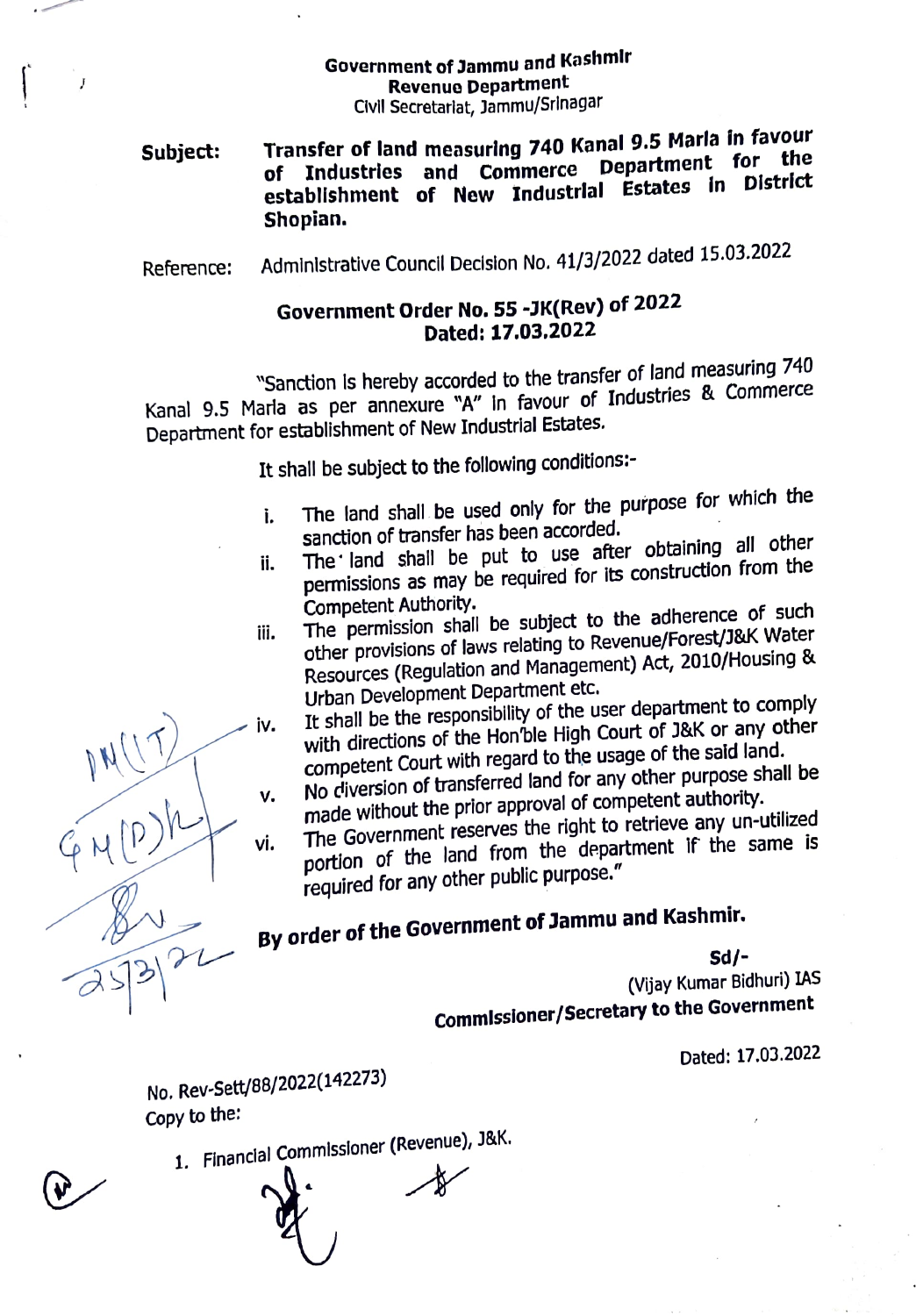- 2. Principal Secretary to
- 3. Principal
- Secretary to Hon'ble
- 2. Principal Secretary to the Government, Industries & Commerce Department.<br>3. Principal Secretary to the Government, Governor, J&K.<br>5. Joint Secretary (JKL), Ministry of Home Affairs. Government of India
- 
- 
- 
- 
- 
- 
- 
- 5. Joint Secretary (JKL), Ministry of Home Affairs, Government of India.<br>
6. Divisional Commissioner, Kashmir.<br>
7. Deputy Commissioner, Shopian.<br>
8. Director, Industries & Commerce, Kashmir.<br>
9. Director, Archives, Archaeo
- 
- 13. I/C, Website, Revenue Department.<br>14. Government Order file/Stock file (w.2.s.c)

Muzartini (Hassan Choudhary)<br>Under Secretary to the Governi